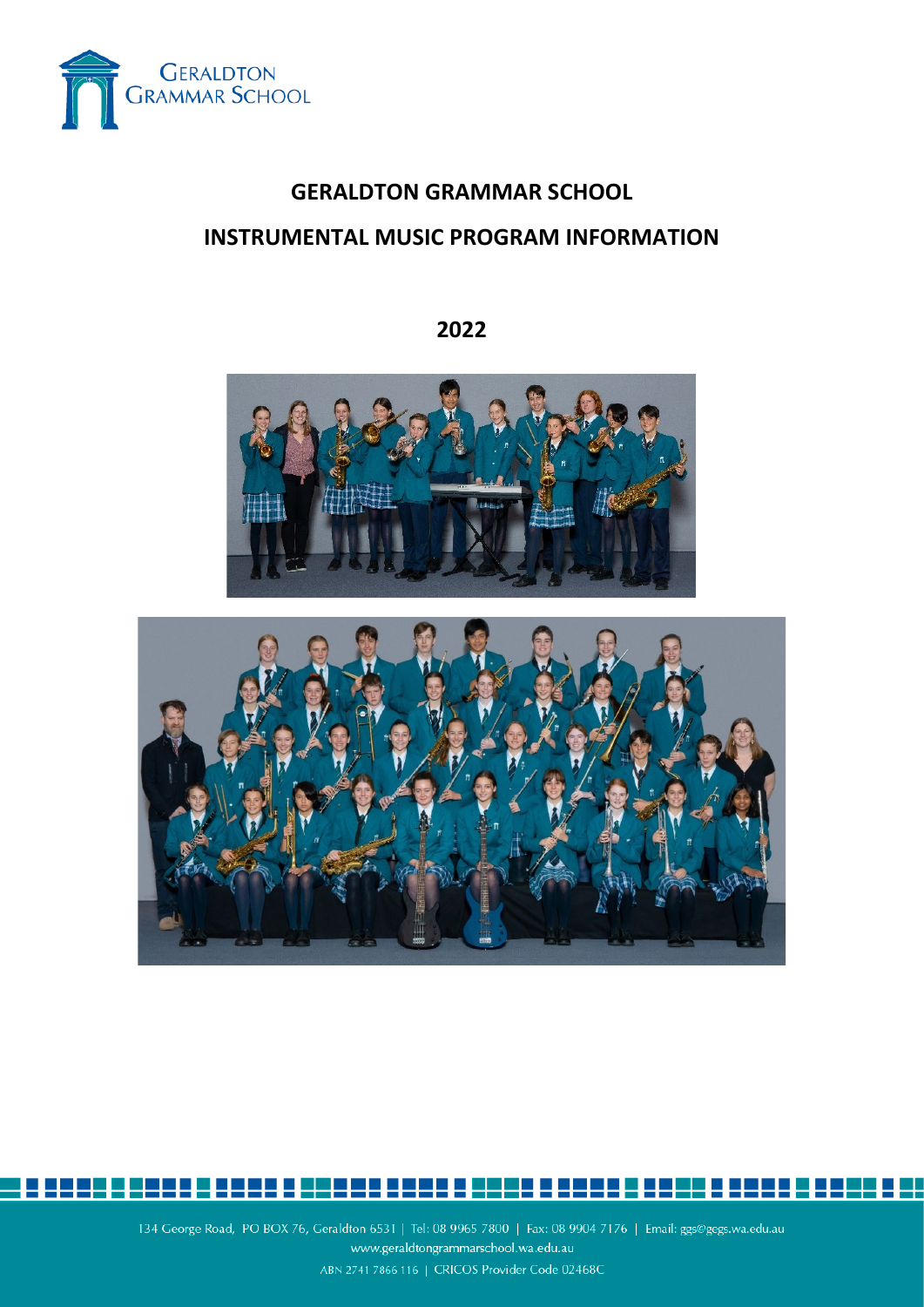

*"Music gives a soul to the universe, wings to the mind, flight to the imagination and life to everything" – Plato*

#### **Geraldton Grammar Instrumental Music Program**

The Instrumental Music Program (IMP) is an extensive, thorough and popular program for students from Years 5 to 12. All instrumental lessons are taught by specialised music teachers, occur weekly and there is a system in place to minimise disruptions to the students' academic timetable. **It is a requirement that the IMP students commit to their instrumental studies for the duration of the school year.**

Learning to play an instrument creates countless possibilities for music students. Students in the IMP program will have opportunities to join a variety of ensembles including Junior Concert Band, Senior Concert Band, Senior Jazz Band, and Rock Band. Students who are enrolled will be encouraged to become members of at least one of the school's ensembles as they build their skills.

Students of all ability levels from the complete beginner to the extensively trained are catered for and welcomed into the Instrumental Music Program.

### **Advantages of Joining the Program**

- A structured musical environment where students learn the technical and theoretical aspects of learning a musical instrument.
- Enjoyment for those participating in an activity that will develop musicality, persistence, commitment, and dedication.
- Self-expression and self-discipline.
- Positive self-esteem and team building skills.
- Being able to perform as a member of the Geraldton Grammar School Concert Bands and other ensembles.
- Opportunities to play at Music Festivals, school events, excursions etc.

#### **Instruments on offer in 2022 (subject to available positions)**

Flute Clarinet Trumpet Trombone, Baritone Alto Saxophone (Secondary only) Tenor Saxophone, Baritone Saxophone (Secondary only) Bass Guitar (Secondary only) Drums/Percussion (Year 6 and up)



<u>: 2000 E 8000 0 50000 0000 0 5000 0 8000 5 8000 0 5000 5 8000 0</u>